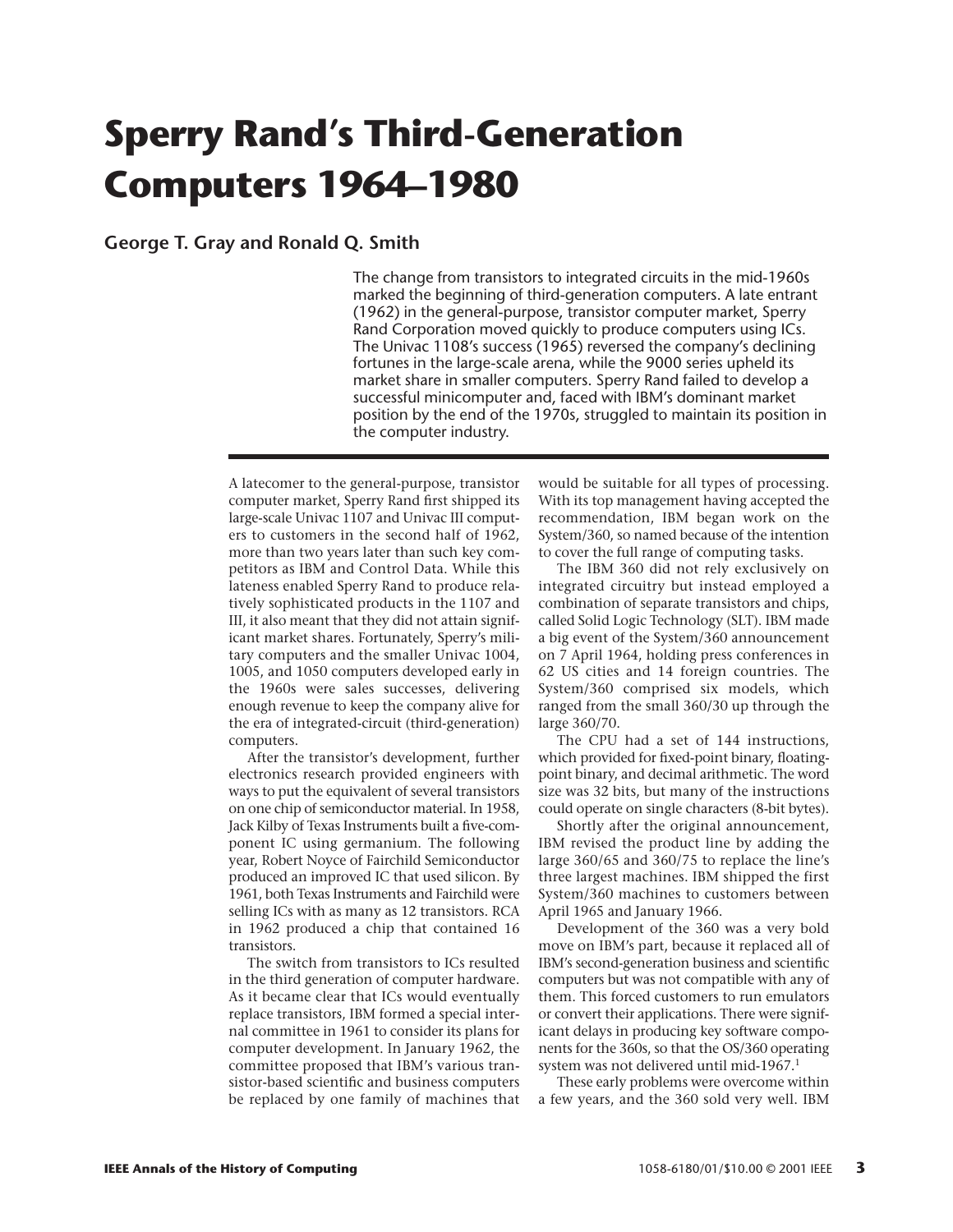

**Figure 1. The Nike-X Central Logic and Control module here shows operator control panels in the foreground and a maintenance panel at the back left.**

maintained its market share at about two-thirds of the mainframe computing market.<sup>2</sup> In 1970, IBM announced its System/370, which was an upgraded 360, incorporating monolithic ICs, newer disk drives, and semiconductor memory.

IBM's initial difficulties with the 360 provided an opening for Sperry Rand to recover both prestige and market share. Many people who started using computers during the early 1960s had formed an image of Sperry Rand as being a terribly backward company. In 1981, for example, one of the authors met a person who had departed the computer industry in the early 1960s yet still regarded Univacs as being vacuum-tube computers! The advanced features of the Univac 1107 presented an opportunity for Sperry Rand to upgrade it and move quickly into the marketplace with an IC computer.

# **The Univac 1108**

Sperry Rand announced the Univac 1108 in the summer of 1964 and delivered the first one in late 1965. The company's St. Paul, Minnesota, development group had created it as an improved version of the 1107, carrying forward the use of ones-complement arithmetic, a 36-bit word, and the 1107 instruction set.

Like the IBM 360, the Univac 1108 used a combination of transistors and ICs. Thin-film memory for the general register stack was replaced by ICs. (Thin-film memory was a technology that Sperry Rand had developed under a National Security Agency contract between

1957 and 1962; a thin film—four millionths of an inch—of iron-nickel alloy was deposited in a grid pattern on a 2-inch by 2-inch glass plate, providing a very fast access time of 670 nanoseconds.)

The use of ICs reduced access time to 125 nanoseconds. The 1108's main memory used smaller and faster cores, so that its cycle time (750 nanoseconds) was five times faster than the 1107's.3 The original 1108 version had 65,536 words of memory organized in two banks.

In addition to the faster components, the 1108 incorporated two major design improvements over the 1107—base registers and additional hardware instructions. The 1108 hardware had two base registers, so that all program addressing was done relative to the values in the base registers, which permitted dynamic relocation. Over the duration of its execution, a program's instructions and its data could be positioned anywhere in memory each time it was loaded. Since the base registers were 18 bits, they allowed a maximum address space of 262,144 words.

The additional hardware instructions included double-precision floating-point arithmetic, double-precision fixed-point addition and subtraction, and various double-word load, store, and comparison instructions. The 1108 processor had up to 16 input/output channels to connect to peripherals. The programming of these channels was done with specific machine instructions, and there was no capability to build multiple-step channel programs.

Just as the first Univac 1108s were being delivered, Sperry Rand announced the 1108 II (also referred to as the 1108A), which had been modified to support multiprocessing. This development arose from the company's work on missile guidance computers. The Athena ground guidance computer for the Titan ICBM (1957) had evolved into the Target Intercept Computer (1961), which was used with the Army's Nike-Zeus anti-aircraft missile.

When the Army was authorized in 1963 to develop the Nike-X anti-ballistic missile (ABM), Sperry Rand received the contract from Bell Telephone Laboratories to provide a computer for its guidance and control system. The Central Logic and Control (CLC) module (see Figure 1) was composed of multiple processors (a maximum of ten), two memory units, and two I/O controllers (IOCs). Unlike the 1100 series, the CLC used twos-complement arithmetic and a 32-bit word. The memory units were for program storage and data storage, each holding up to 262,000 64-bit words.

The CLC could be operated as one comput-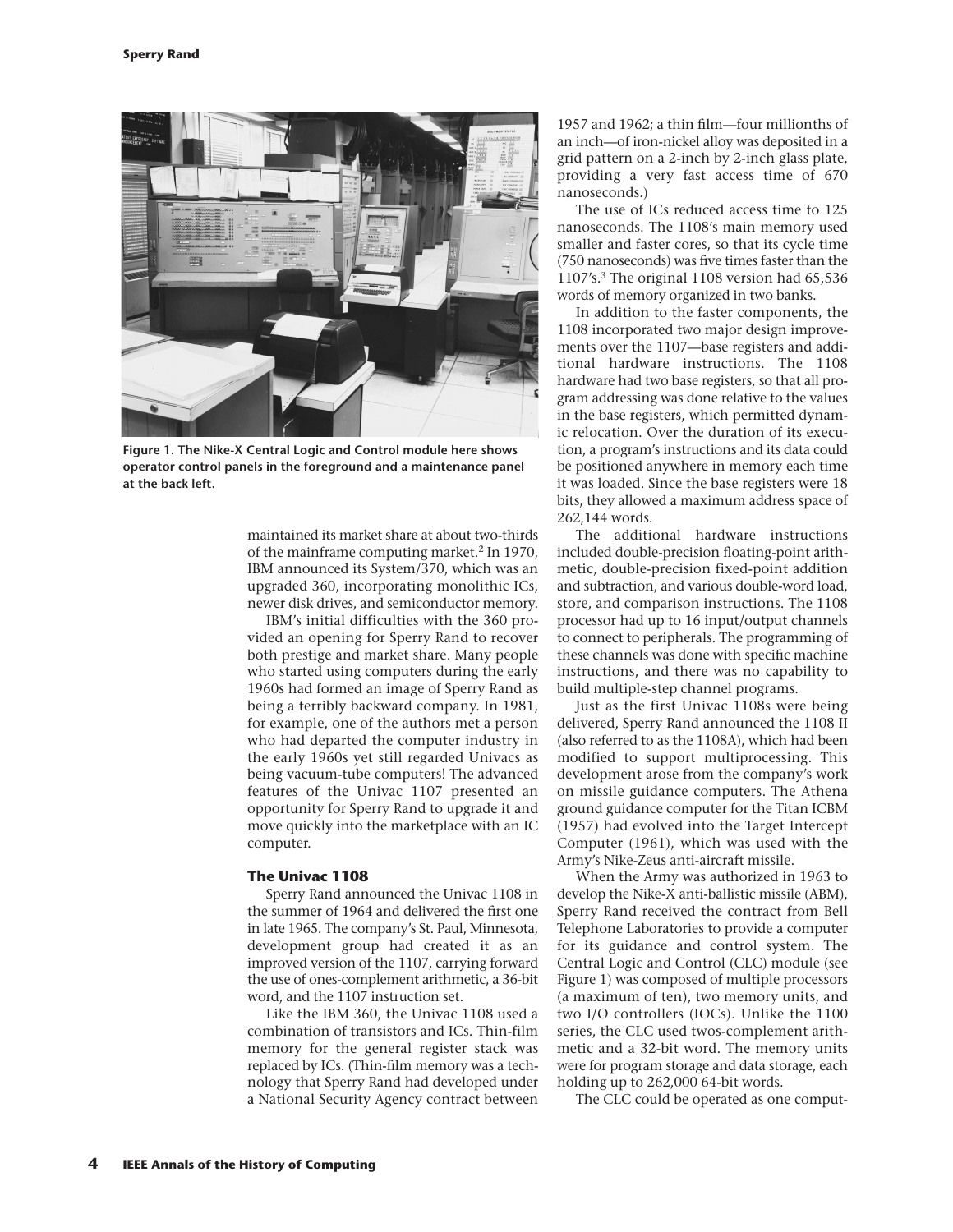ing entity or be dynamically partitioned into two environments. It was completed in 1965, and machines were delivered to the White Sands Missile Range in New Mexico, Bell Telephone Laboratories, and Kwajalein Atoll in the Pacific Ocean test range. The first missile firings were in November 1965. Various features (including multiple CPUs, separate I/O processors, and lockout mechanisms to control memory access) of the CLC were adapted for use in the 1108.4

A multiprocessor 1108 could have up to three CPUs, four memory banks totaling 262,144 words, and two IOCs. (A system with four CPUs and three IOCs was installed at United Airlines, but that configuration was never again offered to customers.)

The IOC was a separate processor, functionally equivalent to the CPU's I/O channel section, which could take over the task of handling I/O. If an IOC was used, it connected to one of the channels in the CPU, so that the CPUs could load channel programs into the IOCs. Since the IOCs had their own paths to memory, once a CPU issued an I/O request, the IOC took full control of the I/O, transferring data to or from memory without further CPU intervention.

Each IOC had up to 16 channels, so an 1108 multiprocessor could be very busy. At the maximum configuration, five activities could be taking place at any given moment—three programs executing instructions in CPUs and two I/O processes being performed by the IOCs. A test-and-set instruction, added to provide synchronization between processors, gave the instruction set a total of 151 instructions.

The Univac 1108 reversed Sperry Rand's decline in the large computer market. The first 1108 was shipped to Lockheed in Sunnyvale, California, toward the end of 1965. Lockheed had already installed an 1107 as an interim machine and ultimately replaced two IBM 7094s with two 1108s. Other early 1108 orders came from the French National Railroad, the Scottish National Engineering Lab, Boeing, the Naval Ordnance Test Station, NASA (three machines in Huntsville, Alabama; two in Slidell, Louisiana; and four in Houston, Texas), the University of Utah, the US Environmental Sciences Services Administration, Air France (two machines), the Census Bureau, Carnegie Mellon University, and Air Force Global Weather Central (four machines).

Choosing the 1108 over General Electric (GE) and IBM proposals, Clark Equipment Corporation installed two machines to replace its Univac File Computer, leaping straight from first-generation to third-generation hardware.

The National Bureau of Standards chose an 1108, rather than a Control Data 6600, because of the 1108's superior remote communications capabilities and lower price.

The relative smoothness of many early Univac 1108 installations contrasted sharply with various well-publicized delays for the IBM 360. The success of the 1108 was a wonderful surprise to Sperry Rand because in 1964 an internal study had forecast that only 43 would be sold.5 The January 1967 issue of *Datamation* had a very favorable article by Douglass Williams of Lockheed describing its 1108 installation, and by the end of 1967 the total number of 1108 orders exceeded 135. Ultimately, Sperry Rand produced 296 Univac 1108 processors; the actual number of systems was smaller, since some of them were multiprocessor configurations.

While both the Exec I and Exec II operating systems (developed for the 1107) served the unit processor 1108s, it was clear that the two should be merged to provide a true multiprogramming system retaining the Exec II's ease of use and external appearance. Furthermore, the multiprocessor 1108s needed an operating system. This new operating system was Exec 8, sometimes written as Exec VIII. The specifications for it were drawn up in December 1964 and work began in May 1965.

The announcement of Exec 8 in 1966 was greeted with skepticism by *Datamation*, which had seen many big software fiascoes by other computer companies: "A step towards the quicksand: Univac, which has been doing well with about the only working large-scale software, joins the mañana crowd with a new operating system for the 1108."

At first, *Datamation* had it pegged correctly. The initial versions of Exec 8 did not work very well, and in 1967 Sperry Rand had to give one of the 1108s to NASA for free as a penalty for missing contract deadlines. The situation did improve, so that the University of Maryland was using Exec 8 in the spring of 1968, and one year later the president of Computer Response Corporation, a service bureau with an 1108 in Washington, could say of Exec level 23.25: "We're satisfied with the way it's handling our workload."6 However, it was not until 1970 that successive releases of Exec 8 were consistently stable.

Sperry Rand was also fortunate to have a good Fortran compiler and some program conversion tools. The Fortran V compiler for the 1108, written by Computer Sciences Corporation, produced very efficient programs. At a meeting of Burroughs engineers discussing their competi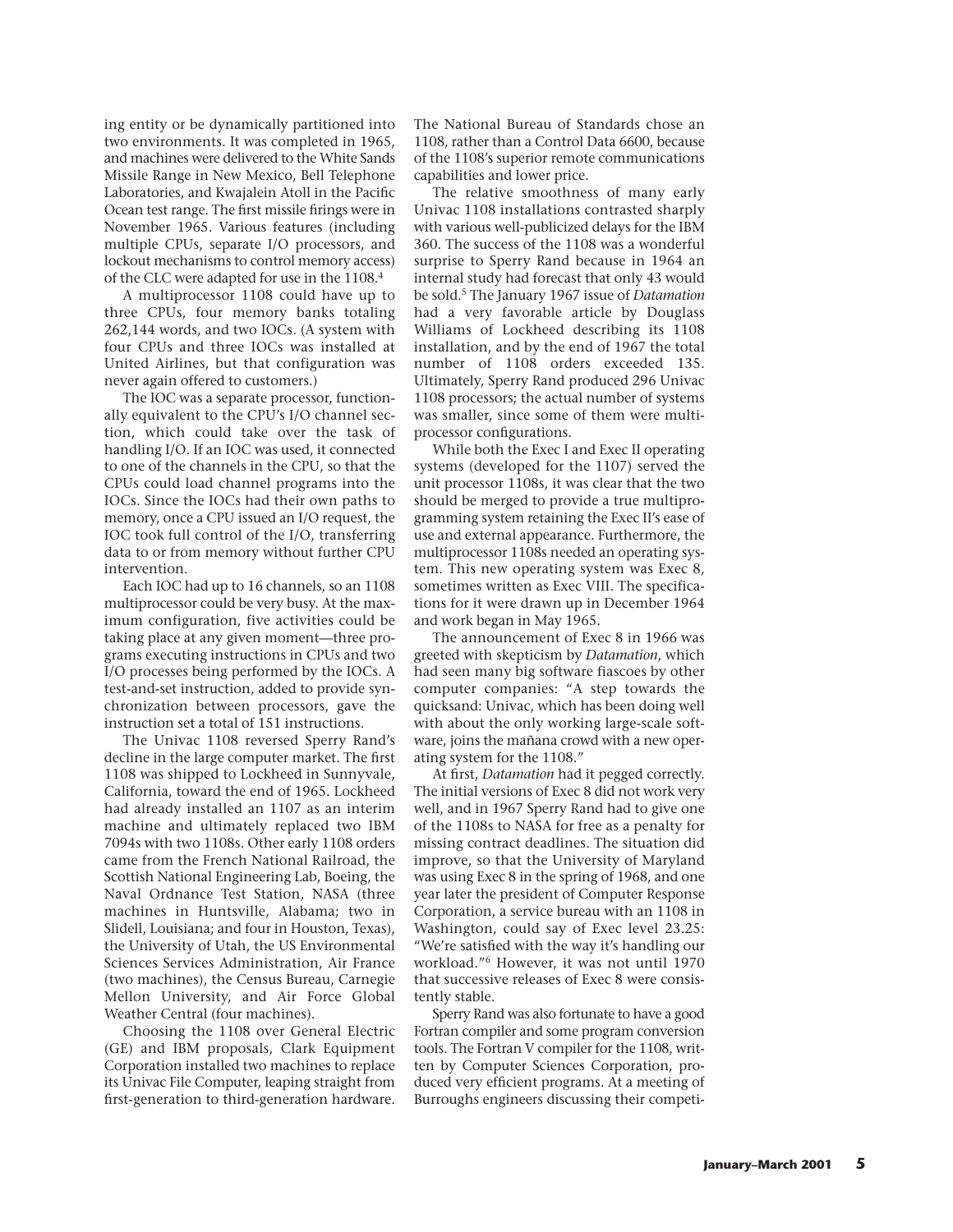tors, Robert Barton referred to it as "a polished masterpiece." Another participant said, "You sit there and watch the code that thing cranks out and just try to imagine assembly code that would be written that well."

Lockheed developed a "decompiler" that translated IBM 7094 machine language programs into Neliac (Navy Electronics Laboratory International Algol Compiler—a variant of Algol 58). One of these decompiled programs comprised 500,000 instructions. There already was a Neliac compiler for the 1107 (and later for the 1108). At Air Force Global Weather Central, these doubly translated programs ran much faster on the 1108 than IBM's 7094 emulation did on the 360. Sperry Rand had a program that translated 7094 assembly language programs to 1108 assembly language, and Boeing developed another program that converted IBM 7080 Autocoder programs to the 1107 and 1108. The 1108 did well in competitions. A single processor 1108 outperformed an IBM 360/65 and a GE 635 on benchmarks conducted for the University Computing Company in 1968.7

Many programmers who came to the 1108 after working on the machines of other computer companies were struck by how easy it was to work with Exec 8. Steve Seaquist, now a selfemployed programmer, started out on a Control Data Corporation (CDC) 6600 at the University of Texas in 1967. The students were taught to use an assembly language simulator, written in Fortran. In 1969, he transferred to the University of Maryland and used the 1108. Seaquist's first class was 1100 assembly language, and he was amazed that students were allowed to write real assembly programs. He "fell in love with the 1108." He liked the fact that batch and time-sharing—called "demand" processing on the 1108—used the same commands in the Executive Control Language, and that the consistency of ECL made it easy to compile and test programs. (Seaquist soon got a job as the computer center librarian, but quit the next summer to work as a lifeguard for the higher pay.<sup>8</sup>)

Sperry Rand blended the 1108 multiprocessor architecture with that of the CLC in its line of military computers. In December 1967, the company was awarded a contract by the US Navy to develop a multiprocessor successor to its Navy Tactical Data System (NTDS) family of computers from the early 1960s. This was the AN/UYK-7, which was frequently configured with three CPUs, two I/O controllers, and 262,144 32-bit words of memory. The first AN/UYK-7, delivered in 1970, became the basis of the Navy's Aegis ship defense system. An airborne version, designated the 1832, was used in Navy antisubmarine aircraft. Sperry Rand also produced the AN/UYK-8, which was a compatible (30-bit word) multiprocessor replacement for the older NTDS transistor computers.<sup>9</sup>

# **The Univac 9000 series and the RCA acquisition**

The IBM 360 announcement was the beginning of the end for the transistor Univac III. J. Frank Forster, president of the Univac division of Sperry Rand, set up a product line task force to decide how to proceed. The runaway success of the 1108 could not be ignored, and when Forster moved up to the Sperry Rand corporate level in 1966, he was succeeded by Robert McDonald, head of the St. Paul, Minnesota, operations that had produced the 1108. Forster had already decided that the 1108 would be the only large-scale Univac computer line. This left Sperry Rand's Philadelphia development group (which had moved to suburban Blue Bell during the early 1960s) out of the big computer area, and the engineering sections there designed a family of smaller computers that used the same instruction set as the IBM 360.

This family of smaller computers was the Univac 9000 series, starting off with the 9200 and 9300, both announced in the spring of 1966. It should be emphasized that while the 9000 computers used the IBM 360 instruction set and IBM's EBCDIC character code, they had their own operating systems and software developed by Sperry Rand. So while there was a high degree of program compatibility, it was not complete, and some changes were required to move from IBM to the 9000s.

The 9200 was a card-oriented machine with a maximum of 16,384 8-bit bytes of memory and a cycle time of 1,200 nanoseconds. In keeping with its IBM orientation, the quantity of memory was reported in bytes, not words.

The 9300 added the capability to have tape drives and could go up to 32,768 bytes of memory, with a cycle time of 600 nanoseconds. These machines used plated-wire memory, a technology developed by Bell Telephone Laboratories at the end of the 1950s. Copper wire was plated with an iron-nickel alloy that could be magnetized for data storage.

The principal programming language was RPG (Report Program Generator, developed by IBM for the smaller 360 models). Scaled-down versions of Fortran and Cobol, however, could be run on systems that had tape drives and at least 16,384 bytes of memory.

The purchase prices ranged from \$39,000 to \$98,000, while rentals were about \$1,000 per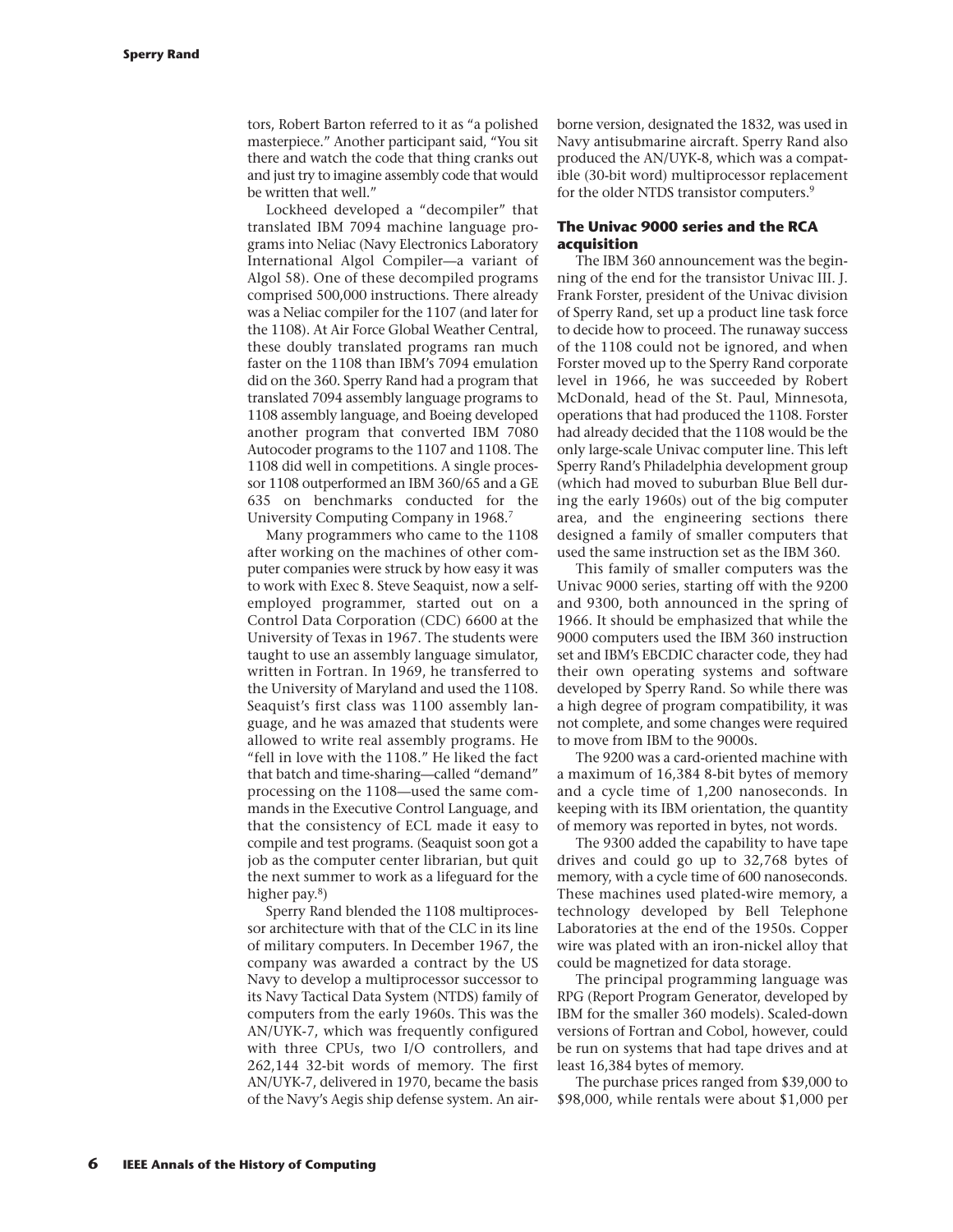month for the smallest 9200, \$2,000 for a basic 9300, and \$6,000 for a 9300 with tapes.10 The aim of the 9200 was to ease customers, who had previously used only tabulating equipment, into using computers with little or no increase in cost. Then, as their needs increased, they could move up to the 9300.

The first 9200s were shipped in June 1967. To expand the line's range, Sperry Rand announced in January 1968 the larger 9400, which had up to 262,144 bytes of memory and could run five programs simultaneously. It sold for \$170,000 and rented for \$6,000 per month. The 9200 and 9300 sold briskly, and Sperry Rand announced improved versions, the 9200 II and the 9300 II, in the spring of 1969.

One of the more unusual early customers for the 9200 II was the National Pet Registration Center in New Jersey, which kept track of information on more than 10,000 show dogs. The November 1971 announcement of the 9700 (which had up to 1,024,000 bytes of memory and could handle 14 concurrent programs) extended the series again. A simple 9700 system sold for \$500,000 or rented for \$14,000 per month. Deliveries of the 9700 began in late 1972. With the exception of the 9700 (whose market life would be cut short by the 1973 announcement of the 90/70), there were many orders for the 9000s, and by the end of 1976 shipments had reached the levels shown in Table 1. So, over a six-year period the Philadelphia division had brought out a family of computers that paralleled IBM's 360 series, from the smallest up to the fairly large 360/65.

The existence of this partial IBM compatibility turned out to be very important in the fall of 1971 when RCA decided to get out of the computer business. Although RCA had been a leader in developing various computer technologies, such as core memory and the IC, its computer systems had never achieved much market share during the vacuum tube and transistor eras.

As one of the first commercial transistor computers, the RCA 501 had only modest sales—41 machines. The follow-on 601 system had so many problems that RCA stopped selling it in 1962 after just four deliveries. The smaller 301 system did somewhat better.<sup>11</sup> The RCA 3301, announced in August 1963 as a replacement for the 601, was eclipsed by the IBM 360 in the spring of 1964. RCA decided that its response to the 360 would be to develop its own family of computers, the Spectra 70 series, which used the 360 instruction set but had operating systems and software written by RCA.

RCA was following exactly the same strate-

| Table 1. Shipments of 9000 series computers<br>by the end of 1976. |                            |
|--------------------------------------------------------------------|----------------------------|
| Model                                                              | <b>Number of shipments</b> |
| 9200                                                               | 1,500                      |
| 9300                                                               | 1,100                      |
| 9400                                                               | 600                        |
| 9700                                                               | 20                         |

gy as Sperry Rand had with its Univac 9000 series, but RCA made the Spectra 70 its main (indeed, only) offering and also provided models to match the 360's full range rather than just the smaller end. RCA saw the Spectra 70 as a means to become a major factor in the computer industry and marketed it aggressively. The company also developed some very sophisticated system software that was much easier to use than the 360's and eventually came out with a virtual memory operating system (VMOS) for the larger machines.

The Spectra 70 sold well, but then RCA overreached itself. RCA hired L. Edwin Donegan Jr., a former IBM sales manager, in January 1969, and he rapidly moved to the top of the computer division. He set a goal of attaining a 10 percent share of the computer market. In the summer of 1970, IBM announced the System 370, an improved version of the 360 family. RCA's engineers were developing their own new hardware family, known internally as the new technology series (NTS), but it wouldn't be ready until 1972. Donegan decided not to wait, and repackaged the Spectras as the RCA series, with only minor engineering changes, at somewhat lower prices. Spectra customers, most of whom leased rather than owned their machines, saw a good thing and traded in their Spectras for the RCA series, wrecking RCA's financial plans. Two-thirds of RCA series orders came from Spectra customers, and outside orders dried up after IBM announced its 370/145 model at significantly lower prices than RCA had expected. The RCA computer division was forecast to lose somewhere between \$60 million and \$80 million in 1971.12

RCA panicked and decided to quit the computer business, announcing its decision on 17 September 1971. When RCA looked around for a buyer, Sperry Rand stepped up. The two companies negotiated an agreement, signed on 17 December, whereby Sperry Rand paid \$70 million for the RCA customer base, taking on some 1,000 purchased and rented systems used by approximately 500 customers. In addition, Sperry Rand agreed to pay RCA a share of future revenues from that customer base.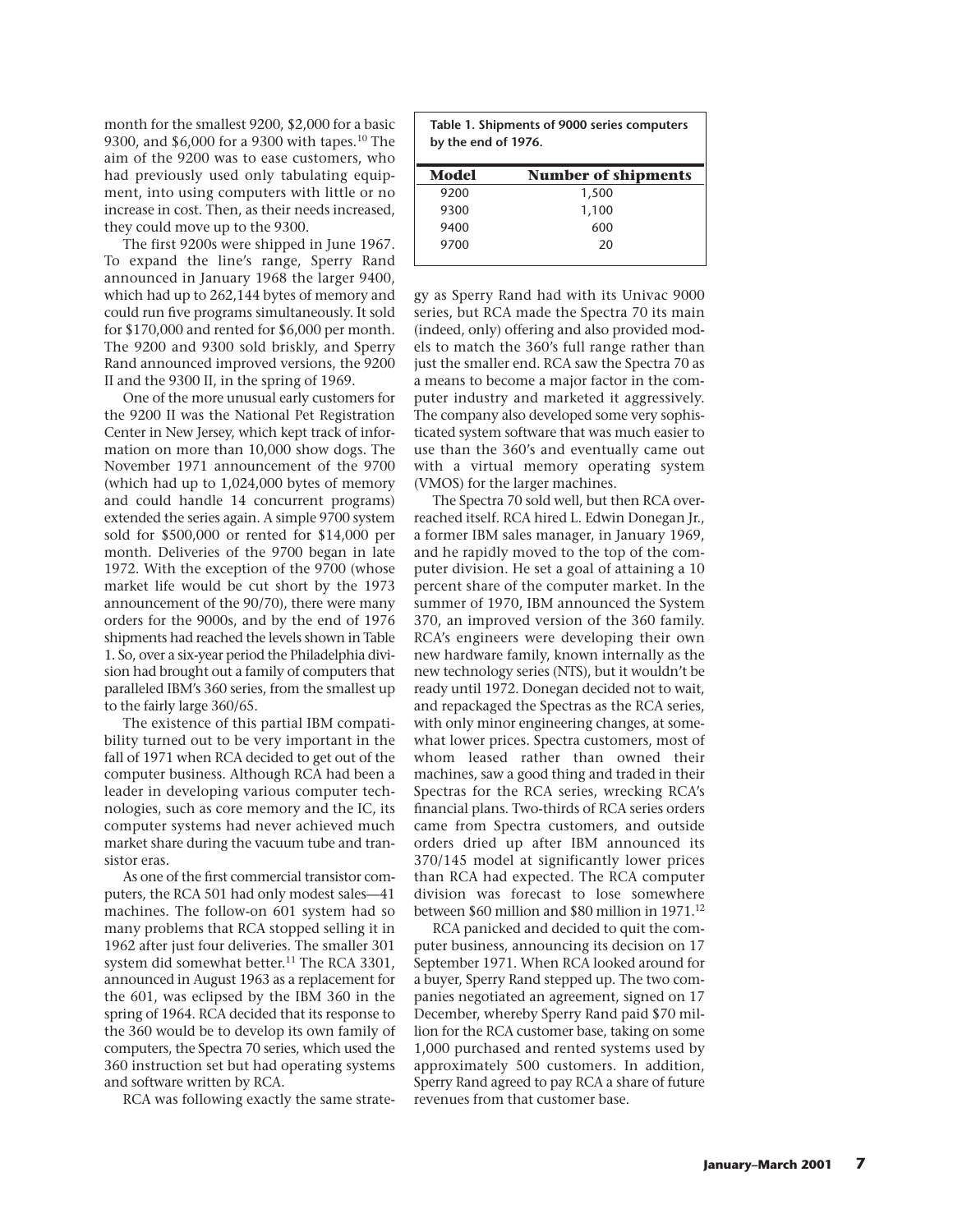Now that they were under the Univac umbrella, the Spectra 70 and RCA series machines were referred to as the Series 70. Sperry Rand appointed John Butler vice president of Series 70 operations, and he began a vigorous campaign to keep the new customers by committing to provide a high level of hardware and software support. He was successful: In the first six months Sperry Rand lost less than five percent of the RCA base and shipped \$27 million worth of Series 70 equipment to meet existing orders. Enhancements to the Series 70 software, including a new level of VMOS, were brought out on time. Sperry Rand still faced the longer term tasks of integrating the 9000 series with the Series 70 and of figuring out how they both would fit in with the 1100s.

# **The 1106 and the 1110**

The 1108 was not a series or family of computers. A customer could get a unit processor machine or, in the multiprocessor version, expand up to a maximum of three CPUs and two IOCs, but that was it. There was no small model. The unit processor 1108 for Carnegie Mellon University, as an example, cost \$1.8 million, \$1 million of which was covered by a grant from the Richard King Mellon Charitable and Educational Trust.

Not everyone had a charitable and educational trust, so it was clear that there needed to be a less expensive entry into the 1100 world. The 1106 was announced in May 1969 to meet this need. The first few machines shipped as 1106s were really 1108s with a jumper wire added to the backpanel to introduce an additional clock cycle into every instruction. Astute customers soon learned which wire they had to clip to speed up their 1106s.

The real 1106 used a slower and less expensive memory with a cycle time of 1,500 nanoseconds, half the speed of the 1108, and was packaged in 131,072-word modules referred to as unitized storage. On a system with just one memory module, it was not possible to overlap the operand access of one instruction with the fetch of the next instruction, so the basic add time was 3,000 nanoseconds. Systems with two modules could do the overlap and achieve faster operation. Later on, a faster memory unit was built in 32,768-word modules, and systems using that memory were called the 1106 II. A single-processor 1106 sold for around \$800,000, which still was not entry level but considerably less expensive than the 1108. Sperry Rand sold 1106 systems amounting to 338 processors.

These were prosperous times for Sperry

Rand, given the success of the 1108 and the 1106. One key exception to this bright picture was the failure of the airline reservations project at United Airlines. Sperry Rand and United had embarked on a joint venture at the beginning of 1966 to develop an airline reservations system based on the 1108, and a three-CPU 1108 II was installed at United's Elk Grove Center outside of Chicago two years later.

By the summer of 1968, the problems with Exec 8 had already put the project six months behind schedule and trouble continued. The original specifications were overly ambitious, and they kept changing as the project went along. The project also got bogged down in making extensive modifications to Exec 8, which eventually amounted to half the code. Even with additional processor power, the system was unable to meet the goal of 39 transactions per second, reaching only around 10. United terminated the project in the spring of 1970, and purchased the IBM-based PARS software that had been developed at Eastern Airlines. United decided to keep the 1108 and use it for message switching, materials control, and flight information.

Although Univac did regroup and get a reservations system going successfully at Air Canada two years later, the failure at United was a significant lost opportunity. On the bright side, 1970 saw the implementation on two 1108s of the automated stock market quotation system for the National Association of Securities Dealers (NASD). This project, coordinated by Bunker-Ramo, went into operation in January 1971 and has run on 1100 (later, 2200) series computers ever since.

A set of Univac 1100 account profiles from the early 1970s has made it possible to take a closer look at this time when companies and government agencies were actually switching from IBM and other vendors to Univac computers. The account profiles cover thirty-five 1106 and four 1108 sites where a new computer had been acquired in the early 1970s. There were 11 government agencies (local, state/ provincial, and national), three universities, seven utility or communications companies, a savings and loan, and a newspaper. The other 16 were various manufacturing and business enterprises.

The Univac replaced an IBM 360 or 370 at 14 of these customers, Honeywell/GE computers at five, RCA at four, and Burroughs at two. The RCA replacements arose from Sperry Rand's purchase of the RCA customer base in 1971. They are still significant since those four companies could well have chosen IBM to stay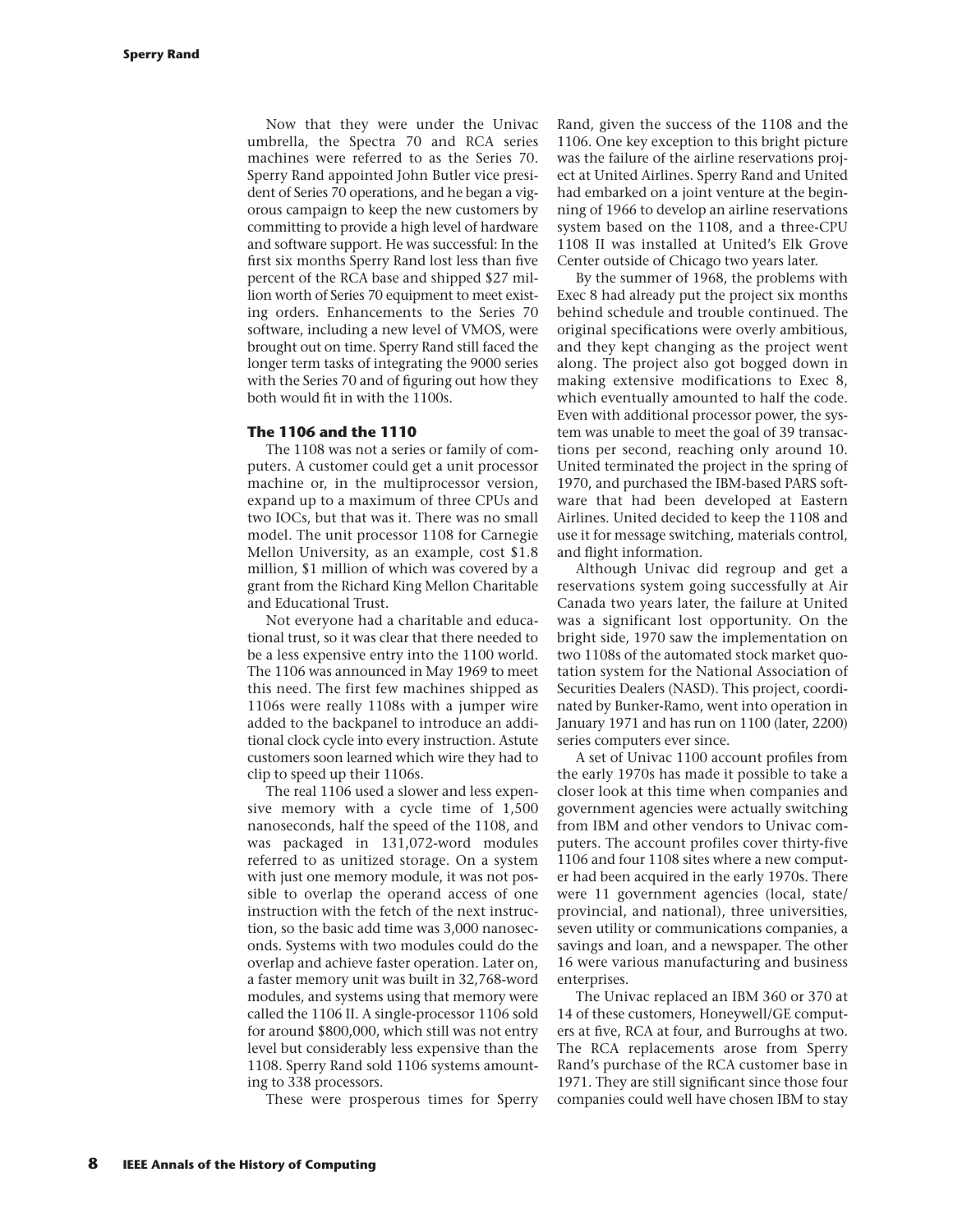with that architecture instead of switching to the 1100. In two of these sites, the customer was converting from a Univac III to an 1106.

Various strengths of the 1100 helped make these sales. Exec 8 was superior to IBM's OS and DOS in several areas, including scheduling, the ability to handle a mix of batch and demand runs, time-sharing capabilities, and the simplicity of Executive Control Language (ECL) as compared with IBM's Job Control Language (JCL). Programmers who had worked only on IBM sometimes thought they were being tricked when they were first shown an ECL runstream: It had to be more complicated than that, they thought.

Greg Schweizer, a programmer at the Portland *Oregonian*, started out on the IBM 360 as a student at Washington State University and at his first job. The first time he used a Univac 1100 was in the mid-1970s when he started work at a computer center for the State of Washington, which was converting from an RCA Spectra 70. He was impressed by how much easier it was to work on the 1100; his first reaction to ECL was: "This is fantastic; why couldn't IBM do this?"

On IBM, the complexity of JCL led to the frequent embarrassment of having to rerun jobs because of JCL errors. At his previous company, Greg had been struggling for weeks to get an IBM CICS (Customer Information Control System) transaction program to work, and it still wasn't working when he left. On the 1100 he found that "Univac knew how to do transactions."

It was easy to write transaction programs with Univac's Transaction Interface Package (TIP), a generalization of the routines used at Air Canada.13 The existence of two operating systems (DOS and OS) was another disadvantage for IBM. Customers who wanted to move up to larger models in the IBM 370 hardware line were faced with a laborious conversion from DOS to OS, and some chose to convert to other vendors. By this time, Sperry Rand had completed its move from Exec II to Exec 8, and Exec 8 had settled down to be a stable operating system.

Univac computers had an advantage in their multiprocessor architecture, an area in which Burroughs was the only other serious contender. This permitted easier, incremental hardware upgrades and was the beginning of the shift toward today's fully redundant systems. At this point, IBM was not yet delivering effective multiprocessor machines as part of its standard product line. This fact, combined with the scheduling flexibility of Exec 8, meant that the 1106 outperformed IBM 370/135 and 370/145 computers in benchmarks conducted for several of these customers (such as Consolidated Papers, Ontario Hydro, Pace University, and Texas Water Development Board).

Another advantage for the Univac was its remote job entry (RJE) capabilities. In 1964, an 1107 at Cleveland's Case Institute of Technology had been linked to a 1004 at a hospital 10 miles away, and the following year another 1004 one hundred miles away was also connected. By the end of the 1960s, this capability was widely used, although 9200 and 9300 computers had begun to displace the 1004 as the preferred remote device. One of these new customers tied its 1106 in Missouri to remote 9200/9300s in Houston and Fort Worth, Texas, and in Kansas, while another implemented a network of an 1106 connected to fourteen 9200s spread across a state.

Sperry Rand did not have every advantage, as IBM was clearly ahead in disk drive technology. The 1100 series had just started using disks (as opposed to drums) in 1970, and the 8414 disk was a slow performer compared to IBM's 3330s. Burndy Corporation in Norwalk, Connecticut, had severe problems at first with its 8414s, but the system did settle down and a large database application was implemented.

In the area of software, the availability of Sperry Rand's DMS-1100 database system was a factor in 12 of these sales. While still rudimentary, it provided greater data-handling capability than IBM's IMS (Information Management System). GE (and then Honeywell, after it acquired GE's computer business) was a more serious contender with its Integrated Data Store (IDS) developed by C.W. Bachman and others in the mid-1960s.

Both the IDS and the DMS-1100 had the additional glamour of complying with the database standard of the Committee on Data Systems Languages (Codasyl), while IMS did not. Demonstrations of time-sharing programs accessing DMS-1100 databases impressed several early customers and they began using it. At two other companies, an older data management tool, FMS-8, was a key factor in the choice of the 1100.

Since so many of these sales involved conversions, it is not surprising that conversion software, such as a 1401 simulator and an IBMassembly-language-to-Cobol translator, played an important role. At the time of these sales, few computer users had ventured far into transaction processing and screen formatting. This meant that most Cobol or Fortran programs were batch oriented and thus relatively easy to convert. Sperry Rand's edge over IBM in easy time-sharing access also facilitated program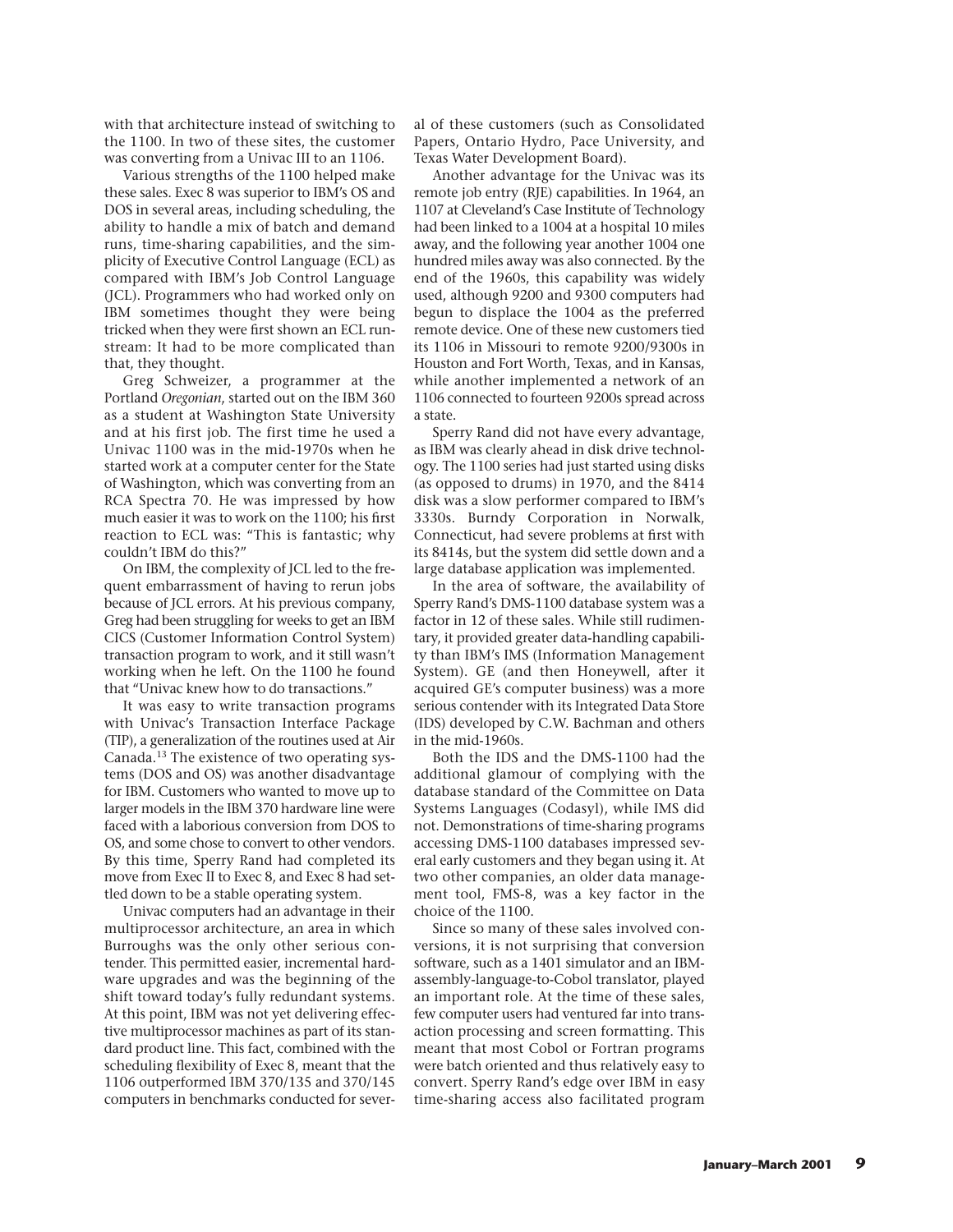

**Figure 2. The 1110 was the last system with a full maintenance panel.**



**Figure 3. The 1110 was also the last system with a wire-wrap backpanel.**

conversions. Program card decks could be read into disk files and changed with the ED (editor) processor, which seemed very powerful at the time, particularly on the Uniscope 100 and 200 screen terminals.

Situations like the one at United Airlines showed that something more powerful than the 1108 would be needed for very large applications. Work on a bigger system began in the late 1960s, but it was delayed by various engineering design problems as well as difficulties in establishing business relationships with IC manufacturers. Sperry Rand did not have the resources to build its own ICs in the quantities needed and had to buy them from Raytheon, Fairchild, Motorola, and Texas Instruments.<sup>14</sup>

The problems with the ICs were resolved,

and the Univac 1110 was announced on 10 November 1970 (see Figure 2). The announcement had been delayed for several weeks so that it could happen specifically on the date, 11-10, which matched its name. The 1110 processor was constructed entirely of ICs, but they were only about 25 percent faster than the transistors used in the 1108.

The design of the 1110 incorporated several features to give it greater throughput than the 1108. The first was the use of plated-wire memory. Plated wire had already been used in the 9000 series, but it was too expensive to use for all the memory needed in the 1110. Therefore, the 1110 was designed to have a relatively small amount of "primary" memory using plated wire and a larger amount of "extended" memory using core (see Figure 3). The platedwire memory had a read cycle time of 500 nanoseconds and a write cycle time of 500 nanoseconds; it came in cabinets of 65,536 words, and up to four cabinets could be used in a full system. The core memory had a cycle time of 1,500 nanoseconds and came in 131,072-word cabinets, with a maximum of eight cabinets (1,048,576 words) on a full system. Elaborate algorithms were added to Exec 8 to move programs between primary and extended memory depending on their relative compute-to-I/O ratios. The processor baseaddressing registers were expanded to handle 24-bit addresses, and the number of registers was increased from two to four so that a program could have four banks based at one time.

The 1110 also increased throughput by having separate I/O processors and more instruction processors. Following the method used on the 1108 II, all 1110s had separate I/O processors called IOAUs (I/O access units) to handle I/O operations. The CPUs, which no longer had any I/O capability of their own, were called CAUs (command-arithmetic units). As originally announced, 1110s ranged from a minimum of one CAU and one IOAU (a  $1 \times 1$ ) system) up to four of each (a  $4 \times 4$ ). Later, the capability to go up to six CAUs was added. Each IOAU contained up to 24 channels.

Another feature was increased instruction overlap. On the 1110, instruction overlap was increased to a depth of four instructions. This made the design more complex because of the need to check for conflicts. If one instruction changed the value in a register that would be used to index a memory access in the next instruction, then that instruction's operand fetch had to be delayed until the register value was established. The 1110 also added 24 bytehandling instructions to the instruction set to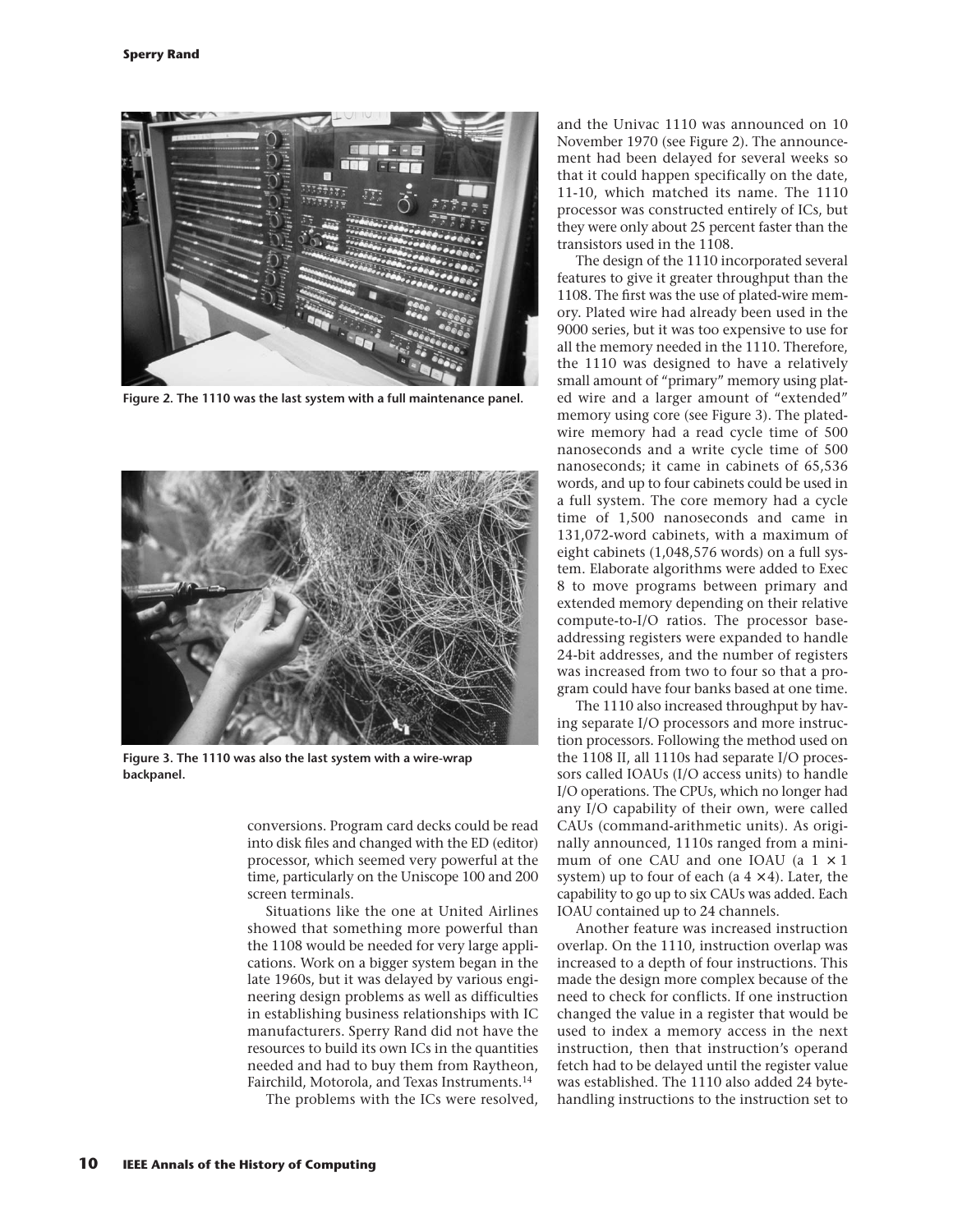improve the execution speed of Cobol programs.15

Sperry Rand planned for the Univac 1110 to be a competitor at the high end of the IBM 370 series. Accordingly, a  $2 \times 1$  1110 rented for about \$60,000 to \$65,000 per month, which was about \$10,000 less than an IBM 370/165. At first, the response was disappointing, with only six orders during the first year.16 The pace picked up as 1110s replaced or supplemented 1108s at existing customers (Lockheed, Air Force Global Weather Central, Shell Oil, and the University of Wisconsin) and added some new customers as well. The Environmental Protection Agency's center in North Carolina, which had been an all-IBM site, got a  $2 \times 1$ , as did Arizona State University, where the 1110 replaced a Honeywell (General Electric) 255 and some smaller computers.

Both Arizona State and the University of Wisconsin installed 1110s in 1973. Arizona State was trying to do really large scale timesharing using several new software packages, and it encountered severe problems during the first few months while the bugs were being worked out. Wisconsin fared better using older software.17 Shell Oil made extensive use of the 1110, having three  $4 \times 2$  systems in place by the end of 1975. In all, 290 1110 processors were produced.

# **The series 90**

After purchasing the RCA installed base in 1971, Sperry Rand moved fairly quickly to integrate its 9000 series computers (9200, 9300, 9400, and 9700) with the former RCA machines, now designated the Series 70. The new family was called the Series 90, and the company announced the 90/70 (a repackaged 9700 with a base price of \$500,000) and 90/60 (a slower, less capable 90/70 for \$300,000) in 1973. Aside from replacing the plated-wire memory with semiconductor memory, there was nothing particularly new about them, and customer shipments began before the end of 1973.

Initially, these machines could run either of two operating systems: OS/4 (essentially the same as the Disk Operating System for the 9400) and OS/7. In 1975, the VS/9 operating system became available as an improved version of RCA's VMOS and could be run (with some difficulty) on them. To overcome the VS/9 problems, some customers had to add memory or upgrade from 90/60 to 90/70 processors.

Sperry Rand announced the entry-level 90/30 to replace the 9200, 9300, and 9400 in 1974 and began deliveries in February 1975. The 90/30 came in a wide range of configurations, priced from \$80,000 (at 32,768 bytes of memory) up to \$180,000 (at 262,144 bytes). A new multiprogramming operating system called OS/3 had been written for it, and while RPG continued to be the primary language, Cobol, Fortran, and an assembler were available. In addition, the 90/30 had the optional IMS/90 transaction processing software module. The 90/30 provided a logical upgrade path for existing 9200 and 9300 customers and also did fairly well at attracting new customers. By the end of 1976, approximately 700 90/30s had been shipped.

These small and medium-range machines did not really address the needs of those customers with the largest RCA computers, especially the virtual memory 70/61 and 70/7 models. In 1976, Sperry Rand announced the 90/80, which provided from 524,288 to 4,194,304 bytes of memory with a cycle time of 450 nanoseconds. Adopting the architecture of the Larc and the 1110, the 90/80 had separate instruction and I/O processors—one of each on the original model. Although the 90/80 could run OS/4 (with some additional microcode and software called the Integrated Control Facility) and OS/7, it came into its full power with VS/9.

The 90/80 provided competition for IBM's 370/158 at a considerably lower price: \$1.1 million versus \$1.9 million for systems with 524,288 bytes of memory. In 1978, the 90/80 was upgraded to provide up to 8,290,304 bytes of memory. The 90/80 sold well, since many of the large RCA sites were ready to move up. Customers included the District of Columbia Schools, United Press International (two systems), the California Department of Motor Vehicles (two systems), the California Department of Justice (three systems), and the Hoechst AG chemical firm in Germany. Users found the VS/9 control language and text editor (EDT), both inherited from VMOS, much easier to use than their IBM counterparts.

# **The 1100 series during the 1970s**

During the early 1970s, metal oxide semiconductor (MOS) memory chips became available as a replacement for core memory. IBM used them on its 370/145, which was introduced in September 1970. Sperry Rand followed suit in 1975 and 1976 by bringing out semiconductor memory replacements for the 1106, 1108, and 1110 called the 1100/10, 1100/20, and 1100/40.

The maximum memory on the 1106 and 1108 had been limited to 262,144 words, but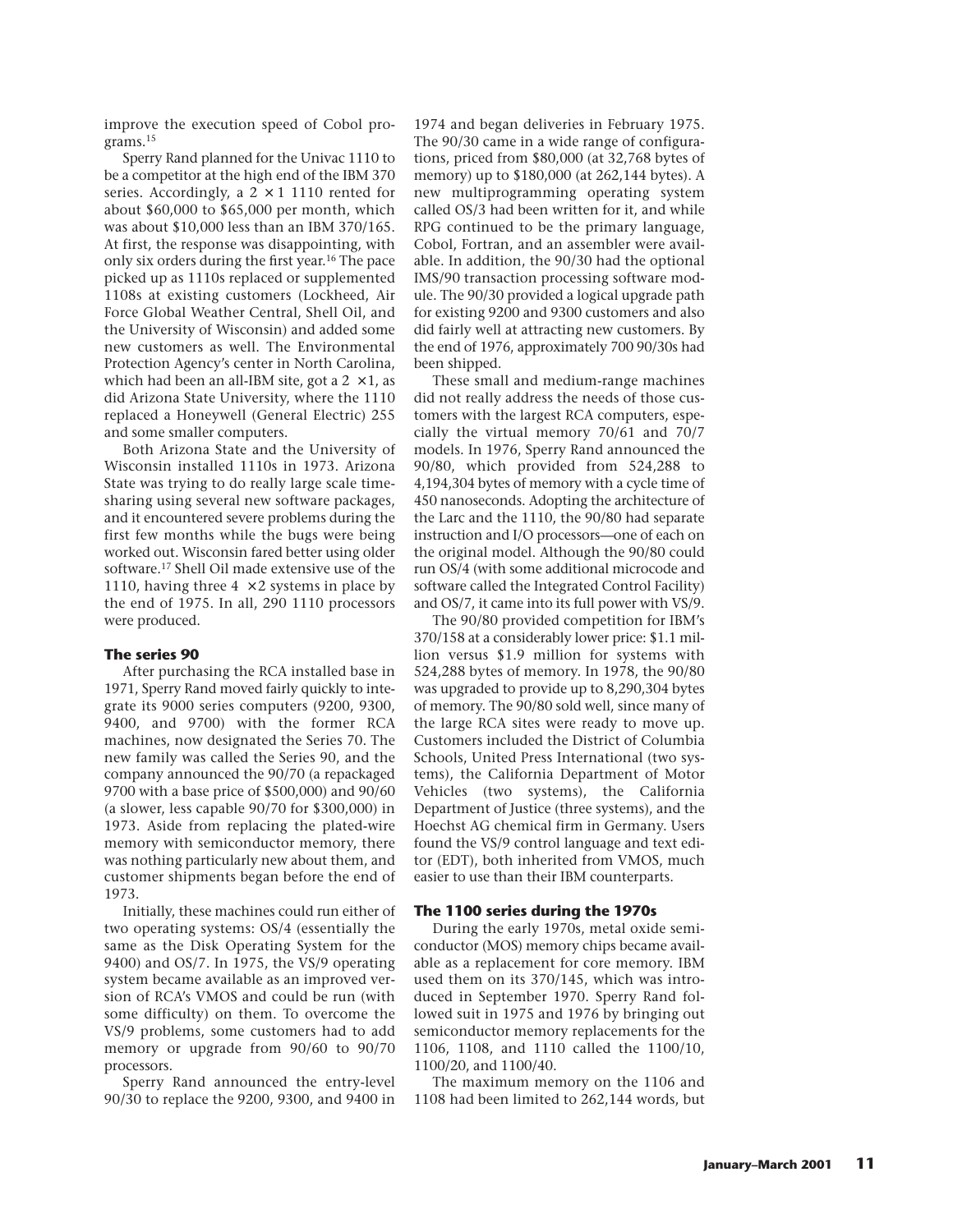changes to the size of fields in the addressing structure increased the maximum to 524,288 words on the 1100/10 and 1100/20. Cable length considerations had confined the 1110 to 262,144 words of primary storage, but the use of bipolar memory chips made the memory more compact than plated wire, so the maximum was increased to 524,288. The 1100/40, like the 1110, could have 1,048,576 words of extended storage, and the use of semiconductor chips made it faster, cutting the access time from 1,500 nanoseconds to 800.

Sperry Rand had started work on a followon system even before the 1110 was shipped to customers. Internally, it was originally referred to as the 1112, but complications ensued. During the 1960s, the St. Paul, Minnesota, development group had taken its NTDS.

computer and produced commercial versions of it as the 490, 491, and 492. After the introduction of the 1108, this series was upgraded with 1108 components to become the 494. The 494 sold well, with 125 machines having been shipped by 1976, but the company was faced with the burden of supporting yet another line of software (operating system, compilers, and utilities) for it.

An internal report in 1969 noted:

Although we seem compelled to continue to invest millions of dollars in 494 software, this will not contribute to Univac growth. Univac must solve the problem of the 494. In the meantime, its proliferation especially in the software area is robbing limited resources from other efforts.18

St. Paul decided to have the 1112 provide a 494 emulation mode, and it blended the 1112 and 495 to come up with the 1195.

By the time the 1195 was announced, the name had changed to 1100/80 to fit in with the nomenclature of the other 1100s. The 1100/80 used a new circuit technology known as emitter-coupled logic, which brought about a considerable increase in speed. The considerations of chip placement on boards and the wiring connections among them had become so complex that the engineers developed new software to do the circuit designs.

The 1100/80 was the first 1100 to use cache memory. (IBM had introduced cache memory on its 360/85, announced in 1968.) This was a relatively small (maximum of 16,384 words), very fast (45-nanosecond access time) memory in a separate module that could be accessed by any processor in the system. On any reference to memory, the hardware would first check to see if the request could be satisfied from cache; if not, eight words at the main memory address would be read into cache and then the requested item passed on to the processor.

The use of cache memory and faster components made the 1100/80 about twice as fast as the 1110. The original 1100/80 could have up to two instruction processors, two I/O processors, and four million words (4 MW) of memory. A later version could have up to four of each processor type. The 1100/80 introduced industry-standard byte- and block-multiplexer I/O channels into the 1100 product line. The 1100/80 was first delivered in 1977 and was very successful, with more than 1,000 processors produced.

While the 1100/80 was being developed, researchers at Sperry Rand's Corporate Research Center in Sudbury, Massachusetts, established the feasibility of using multiple microprocessors to build a mainframe computer processor. St. Paul started a project under the code name Vanguard to design a new 1100 processor using Motorola 10800 microprocessors. This design turned out to have a significantly lower cost, and the designers decided to enhance the system's reliability by totally duplicating each instruction processor—the two halves would check each other. This was a return to the concept used in the Binac and the Univac I. The lower cost made it possible to bring out a smaller, less expensive machine in hopes of broadening the user base of the 1100, and this is exactly what happened.

The Vanguard was announced on 5 June 1979 as the 1100/60, which had its first delivery later that year. Its availability coincided with the first widespread use of the Mapper software, which provided a simple database and reporting capability. The combination of Mapper and the lower price attracted many new customers. Sperry Rand exceeded its sales target in the first year, shipping systems amounting to 528 processors. The original model provided for a maximum of two instruction processors and two I/O processors  $(2 \times 2)$ , but this was subsequently increased to a maximum of four of each  $(4 \times 4)$ . The switch to a denser main memory in 1981 was the occasion for changing the name to the 1100/70. Between the 1100/60 and the 1100/70, nearly 4,000 processors were delivered.

The Mapper software package originated on a Univac 418 computer, which was used to track the Sperry Rand factory production line in Minnesota. The software, called Remote Processing System (RPS), made it possible for anyone connected to the 418 to monitor the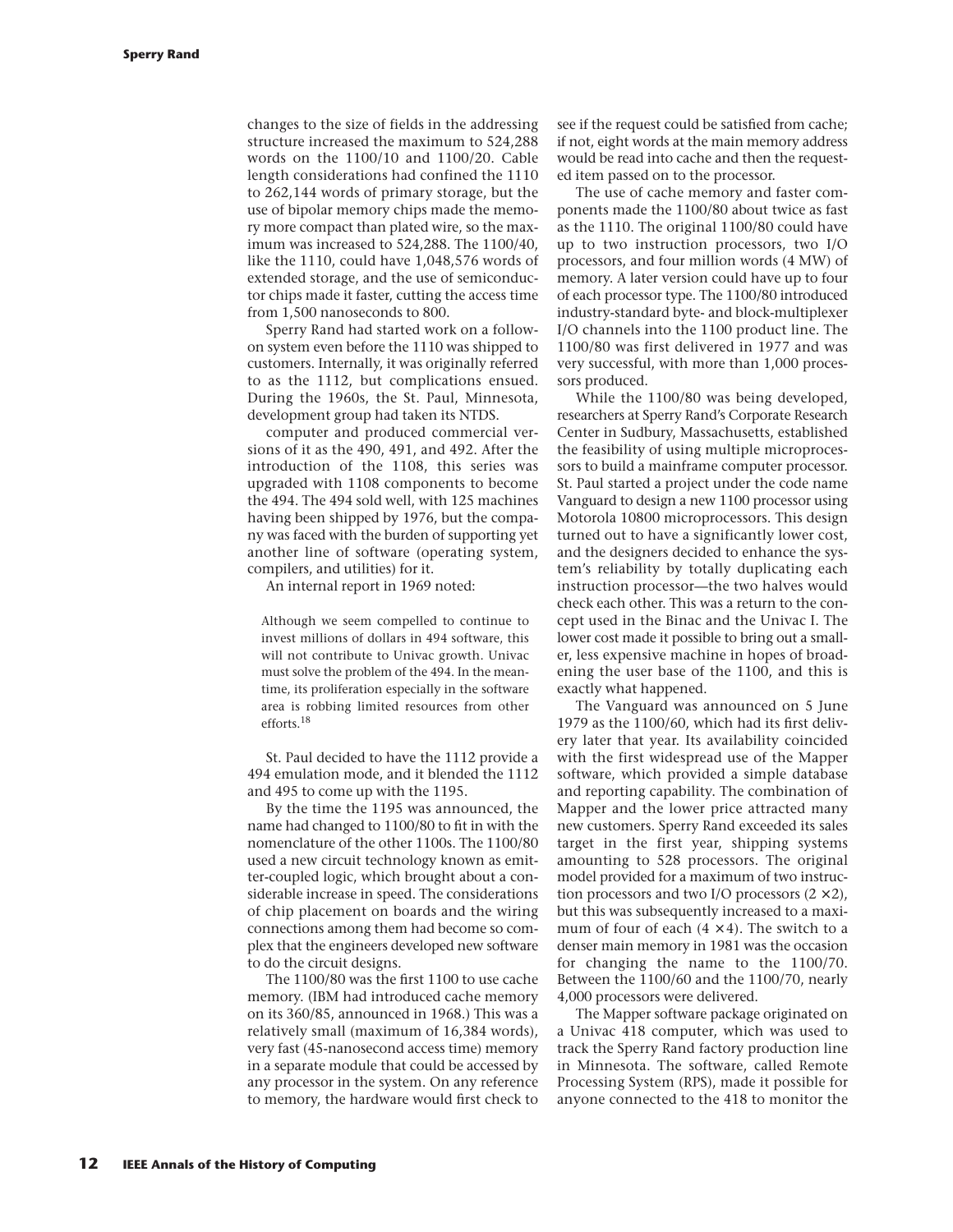status of production and to print status reports.

In the early 1970s, a new corporate policy required that internal use of the 418 be discontinued. A software development group started working on a new version of RPS for the 1100, but they took a very ambitious approach, basing their product on the DMS-1100 database software. The factory users of RPS—fearing that RPS-1100 would be slow, difficult to use, and look different to users on the terminal—decided to do their own rewrite. Since the name RPS had already been given to the new product, they called their version Mapper (for maintaining and preparing executive reports). RPS-1100 was released as a product in December 1974, but it never was widely used. The factory used Mapper and was happy with it.

Over the next few years, several existing and prospective customers who were touring the factory saw Mapper being used there and wanted it for themselves. For a time, Sperry Rand resisted these requests, but when the Santa Fe Railroad asked for Mapper to keep track of its freight cars (and proposed to make a large 1100 purchase) the company gave in, and Mapper was announced as a product in the fall of 1979.

Subaru of America was another one of the major early Mapper customers. In 1979, Subaru selected a Univac 1100/60 to replace its 90/30. Sperry Rand narrowly beat out IBM in the competition, because IBM's 4300 computers (replacements for the smaller 360s and 370s) weren't quite ready. Subaru, however, took the plunge into the 1100 world, interested in Mapper's potential. Sperry Rand delivered an 1100/61 in 1980, and Subaru started out as an all-Mapper environment.

Bill Krewson, Subaru's database administrator, was impressed with Mapper: "It was so much easier to deal with than the IBM and 90/30 environment. We wondered, Why doesn't everybody do it this way?" Mapper was so easy to use and such a big consumer of machine resources that the 1100/61 was swamped within six months, and an 1100/62 had to be installed at Christmas of 1980. Subaru continued to be a major Mapper user, integrating it with the 1100 relational database software (RDMS), and kept advancing into bigger 1100 computers over the following years.19 Mapper was used extensively at both large and small 1100 customers. A survey of 224 customers in 1989 found that 140 were using Mapper.<sup>20</sup>

#### **Other products and projects**

While the Series 90 combined the 9000 series with the former RCA machines of the Series 70, Sperry Rand still had two major product lines whose central complexes (processors and memory) were incompatible. The 1100 series had a 36-bit word and was in the middle of changing from Fieldata (an old military standard) to ASCII as its primary data code, while the Series 90 had a 32-bit word and used EBCDIC as its primary data code. The two instruction sets were radically different. The support of two environments created significant costs. By the mid-1970s, Sperry Rand was spending about \$16 million per year on hardware/software development for the 9000 and 90 machines (which brought in revenues of \$31 million) and \$15 million per year on the 1100 series (with revenues of \$34 million).

In 1972, the company started a project to develop a new computer line that would encompass both the 9000 and 1100 series. The initial meetings were held at the Roanoke Building in downtown Minneapolis, so the effort was frequently referred to as the Roanoke project, although its official name was UPL (Unified Product Line). The project went through several evolutions of architecture and strategy, but there were some continuing themes—a 64-bit word, a stack architecture like that of the Burroughs 5000, and a higher level language orientation through macro instructions and microcode to emulate the 1100 and 90 architectures. Plans were made for two new operating systems: RMS (resource monitor system) to control all physical resources of the system, and NOS (new operating system) to sit on top of RMS and interface with programs and users.

The project was canceled in the fall of 1976, when it was clear that it was way over budget, a couple of years behind schedule, and had no prospect of obtaining decent performance for the 1100 and 90 emulation modes. In later years, Sperry Rand took a much less ambitious course in trying to unify the two product lines, which amounted to termination of the high end of the Series 90 and the provision of some minor aids to assist conversion to the 1100.

Sperry Rand was not the only company to back away from introducing a radically new system during the 1970s. IBM had started its FS (future system) project in August 1971 to produce a major new system to replace the 370, but the task grew so complex and fell so far behind schedule that the project was canceled in February 1975.21

Sperry Rand was so busy struggling to keep the Univac 1100 and 90 lines up to date, as well as trying to merge them, that it was totally absent from the development of the minicomputer. Terminology is important here, because the company did make smaller computers—the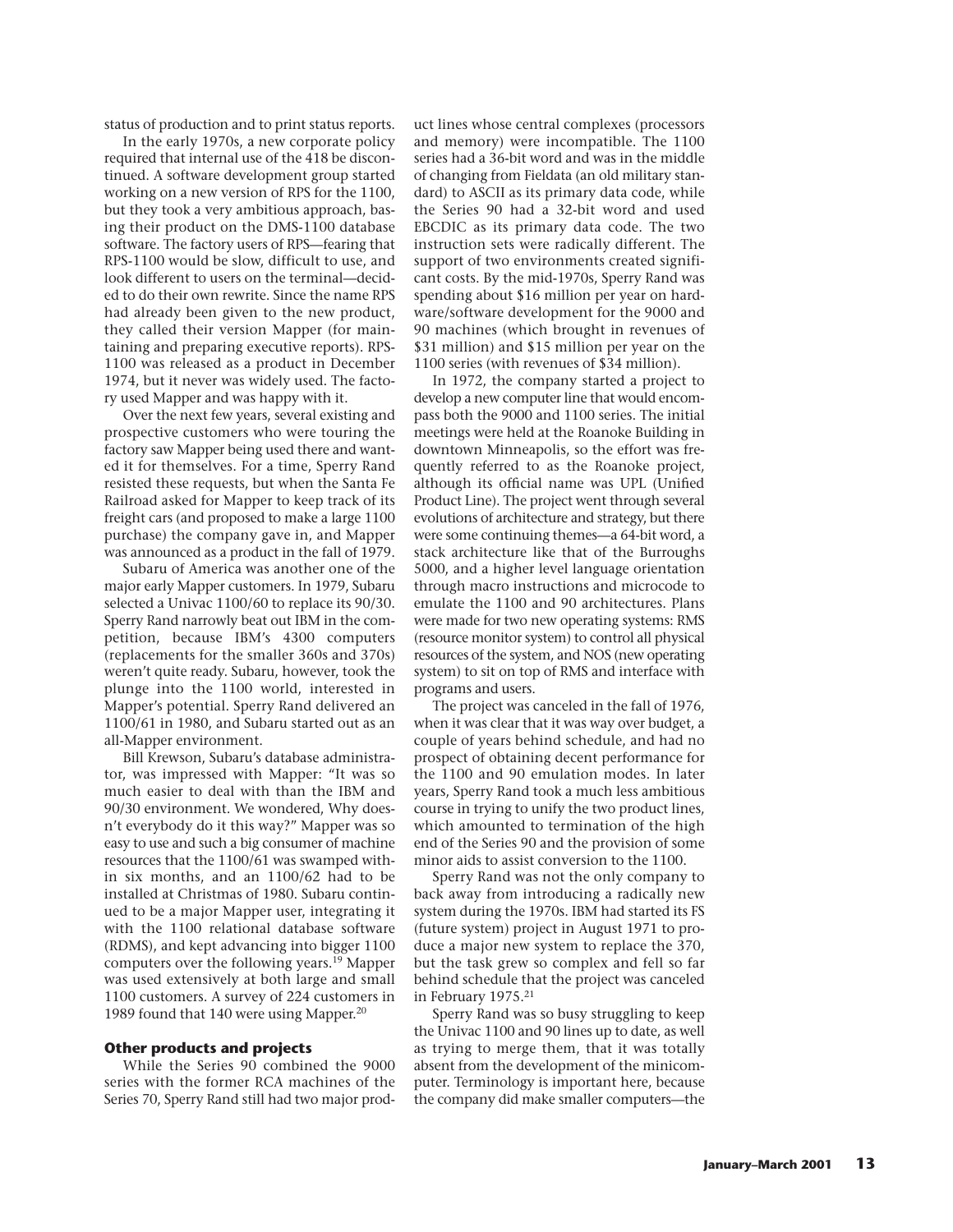9200, 9300, and 90/30. However, the minicomputer, as pioneered primarily by Digital Equipment Corporation (DEC) with its PDP-8 and PDP-11 models, was more oriented toward scientific processing, time-sharing with a small number of users, and process control.

By the mid-1970s, DEC and its rival, Data General, were selling large numbers of 16-bit machines. Their timing was perfect, since at many large companies, universities, and government agencies the large mainframe computers were so saturated with work that individual departments wanted computers for their own use (and under their own control). For just \$50,000 or \$100,000 they could do this, and, in circumstances where central computer use had to be paid for, they might even reduce their computer budgets.

By 1978, DEC was the leading computer supplier to the US government in number of machines (2,992), with Sperry Rand second (1,749). Since the Univac machines were larger, their dollar value (\$656 million) was much greater than that of DEC's computers (\$196 million).22 The business-oriented 90/30 did not really fit into the minicomputer market segment.

Sperry Rand did produce two machines similar to minicomputers. One of these was the 18 bit Univac 418. It had undergone a major enhancement with the introduction of the 418-III in 1969. The 418-III provided for multiprocessing in the form of separate instruction and I/O processors, a feature that greatly increased its capability but also its price. The central complex alone cost more than \$250,000; disks, tapes, and printers added even more cost.

The 1219 computer, another variation of the 418, was used in three different Navy missile programs (Talos, Tartar, and Terrier) and the Automated Radar Tracking System (ARTS-III) that was installed to handle air-traffic control at 70 US airports. Minicomputers did not reach this level of sophistication for a decade, but they were much less expensive.

The other Sperry Rand minicomputer was the 1616. It had been developed as a prototype in the early 1970s with a 16-bit word. Like the AN/UYK-7, it used twos-complement arithmetic, and instructions were 16 or 32 bits in length.

In December 1972, the Navy had issued a request for proposal for a minicomputer suitable for shipboard use. It received four proposals (from GE, Raytheon, Control Data, and Sperry Rand) that met the specifications. Sperry Rand was the low bidder and received the contract in April 1973. The AN/UYK-20 was a militarized version of the 1616 with 65,000 words of memory. Production deliveries began in 1974, at a price of \$24,000 each when purchased in a quantity of 150. The first few produced had some reliability problems, but these were soon dealt with, and by the end of 1978 more than 1,000 machines were in service.

Sperry Rand developed an avionics version of the 1616, designated AN/UYK-23, which had less memory (4,096 words) but weighed only 20 pounds. The 1616 also served as the basis for various communications processors sold in the commercial marketplace, including the Distributed Communications Processor (DCP) used with the larger 1100 and 90 Series computers.23 It is thought that Sperry Rand chose not to introduce a commercial version of the 1616 because it did not have the resources to develop a nonmilitary operating system, compilers, and other software for it.

Sperry Rand committees had studied the minicomputer situation since 1972, and in 1976 a seven-person task force recommended that the company acquire one of the existing minicomputer manufacturers. A search team narrowed the prospects down to two and in June 1977 reached an agreement with Varian Corporation to acquire its minicomputer division. Varian was at the point where it would have had to make a major investment to keep its minicomputer line competitive; instead, the company decided to concentrate on its original business of making scientific instruments.

Sperry Rand found that, while Varian's overall designs were of good quality, there were serious problems in making them suitable for mass production. Glen Haney, a Sperry Rand sales executive who had been on the search team, and Vaemond Crane, a senior engineer, were tasked with straightening out minicomputer operations (MCO). Sperry Rand rebuilt the factory in 1978, increased the MCO staff, and brought out Varian's 16-bit mini as the Univac V77.24

The initial sales effort placed V77s in a variety of situations, some of which were not good matches for the machine's capabilities. A V77 was installed at the Georgia Department of Agriculture, for example, to maintain the mailing list for its farmer and consumer newsletter. The scientific orientation of the V77 made it hard to use for this purpose, and the system lasted only a few months.

Other circumstances were more favorable. In 1980, when Creighton University in Omaha, Nebraska, got its first 1100 computer, Uniscope-type terminal networks were too expensive for student use. When a third-party solution to link Uniscope terminals to the 1100's General Communications Subsystem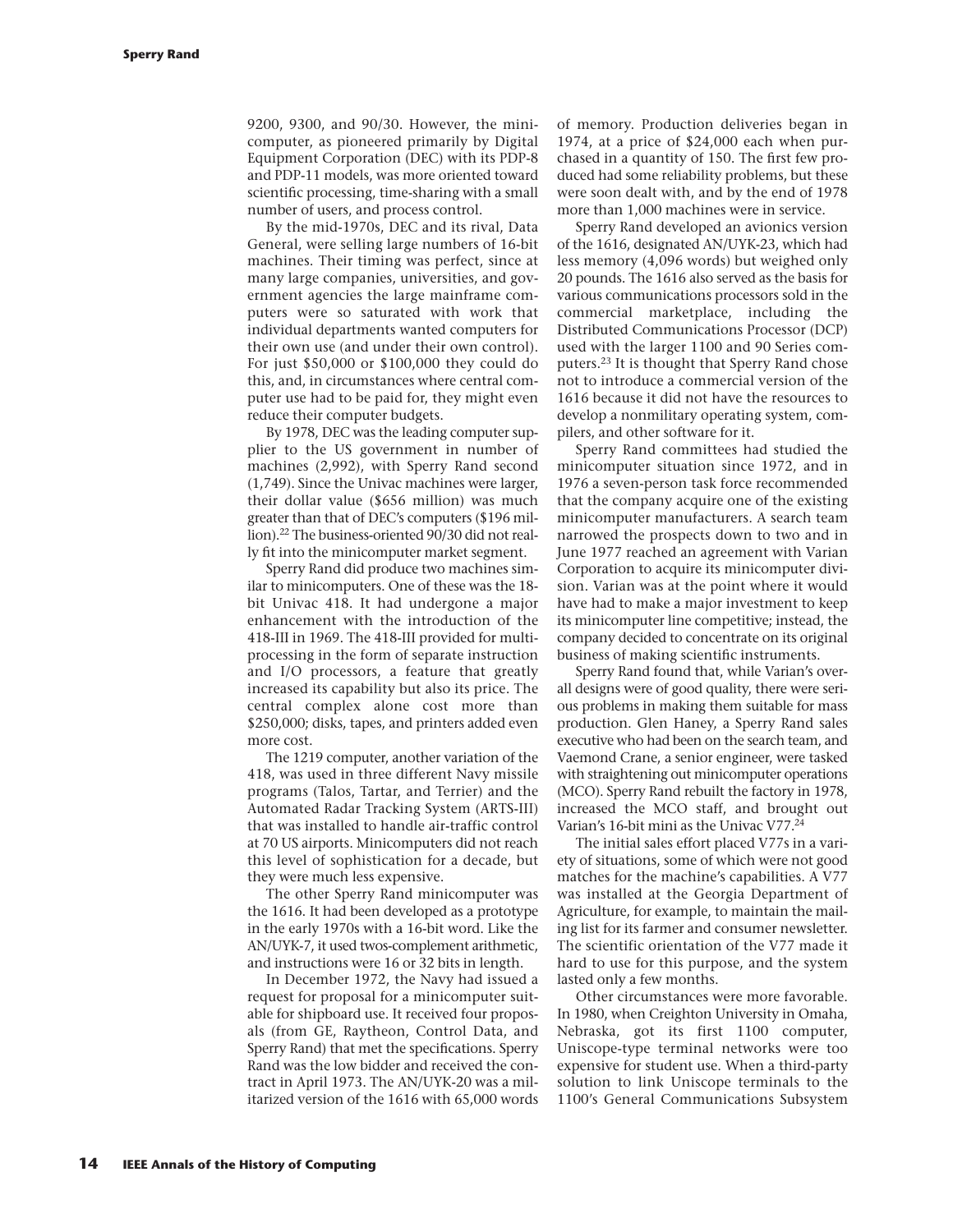(GCS) handler failed, Creighton turned to Sperry for help. Two Sperry programmers, Hans Hermans and Mike Godfreys, had just programmed the V77 to be a terminal concentrator (Univac Terminal Concentrator, UTC) as a test to see whether an operating system (albeit a special-purpose one) could be written successfully in Mint, a new programming language that Godfreys had written. The UTC was not a formal product, but Sperry agreed to supply the software free if Creighton bought the V77s. Desperately needing a way to support screen terminals on the university's new 1100, Creighton bought three V77s. In the fall of 1980, Hans Hermans spent about a month in Omaha, fine-tuning the UTC because it was taking frequent stops. While some problems persisted, the UTC did successfully provide terminal concentration for Creighton until Sperry brought out its Distributed Communications Processor (DCP) in the 1980s. The UTC was provided to three customers on the same terms that Creighton received.

In 1978, DEC began shipping its 32-bit VAX, which made 16-bit minicomputers obsolete. MCO had a project named Chameleon under way to produce its own 32-bit machine, but many of the lead designers quit in the first years after the acquisition. As a result, by the end of the 1970s, it became clear to Sperry Rand that the Chameleon was not buildable in a reasonable time or cost, and the project was canceled.

After an initial upsurge, the V77s did not sell very well because of their older architecture and because Sperry Rand had no experience in the US minicomputer market. A large proportion of minicomputer sales were done through third-party companies, known as value-added resellers (VARs), which packaged the mini hardware with some kind of software and sold to a specific market segment, such as pharmaceutical laboratories or engineering firms.

Sperry Rand was familiar only with direct sales and lacked a VAR network, so the minicomputer operation gradually withered away. In December 1981, the minicomputer manufacturing was moved from the old Varian location in Irvine, California, to Sperry Rand's communications terminal factory in Salt Lake City, Utah. Operations were closed out in the middle 1980s, the acquisition having been a disappointment for Sperry Rand.

In the meantime, designers at Blue Bell had become interested in a new, small-business-oriented computer being developed by an outside company. Sperry Rand bought the rights to the computer, finished it, and sold it under the name BC/7. The BC/7 was housed in a metal desk that contained the central processing unit, memory, a small operations display screen, and from one to six diskette drives. One workstation screen and keyboard could sit on the desk surface. The customer could add optional items, including a stand-alone line printer, one or two tape drives, up to eight cartridge disk drives, and up to six additional workstations.

The central processing unit was an Intel 8080A microprocessor with an 8-bit word size, and the system could have 32,768, 49,152, or 65,536 bytes of memory. The only traditional programming language was RPG, but Sperry Rand also offered a user-oriented database language called Escort and a library of applications programs for general ledger, accounts payable and receivable, payroll, order entry, and inventory management. A basic system cost about \$30,000.

Sperry Rand announced the BC/7 in early 1977, set up a separate sales force to market it, and began customer shipments in 1978. The BC/7 was modestly successful, but sales did not meet the company's expectation when it adopted the separate sales force concept. When *Unisphere*, a magazine for users of Univac computers, was started in 1981 it had monthly articles on BC/7 programming that were warmly received by the customer community.

As time went by, many BC/7 customers outgrew their machines and upgraded to the Univac 90/30 and its successors. The pool of new BC/7 customers dried up once usable business software became available for the IBM PC in the early 1980s, and the end was in sight for the BC/7. Sperry Rand integrated the separate sales force into its regular sales structure, and ceased marketing the system. The hardware itself, however, lived on for more than 15 years as very useful remote communications terminals (UTS-700) and support processors for various larger Univac computer systems.

# **Conclusion**

In 1979, Sperry Rand changed its name to Sperry Corporation, but the computer division continued to be called Sperry Univac and the computers still used the name Univac. Throughout the 1970s, the company had maintained its position as the second-place producer of large-scale computers.

Particularly during the first half of the decade, Sperry was able to attract customers who converted from other vendors' machines, and, in both the 1100 and 90 series, Sperry offered products that many customers believed superior to IBM in ease of use. While the 90/30